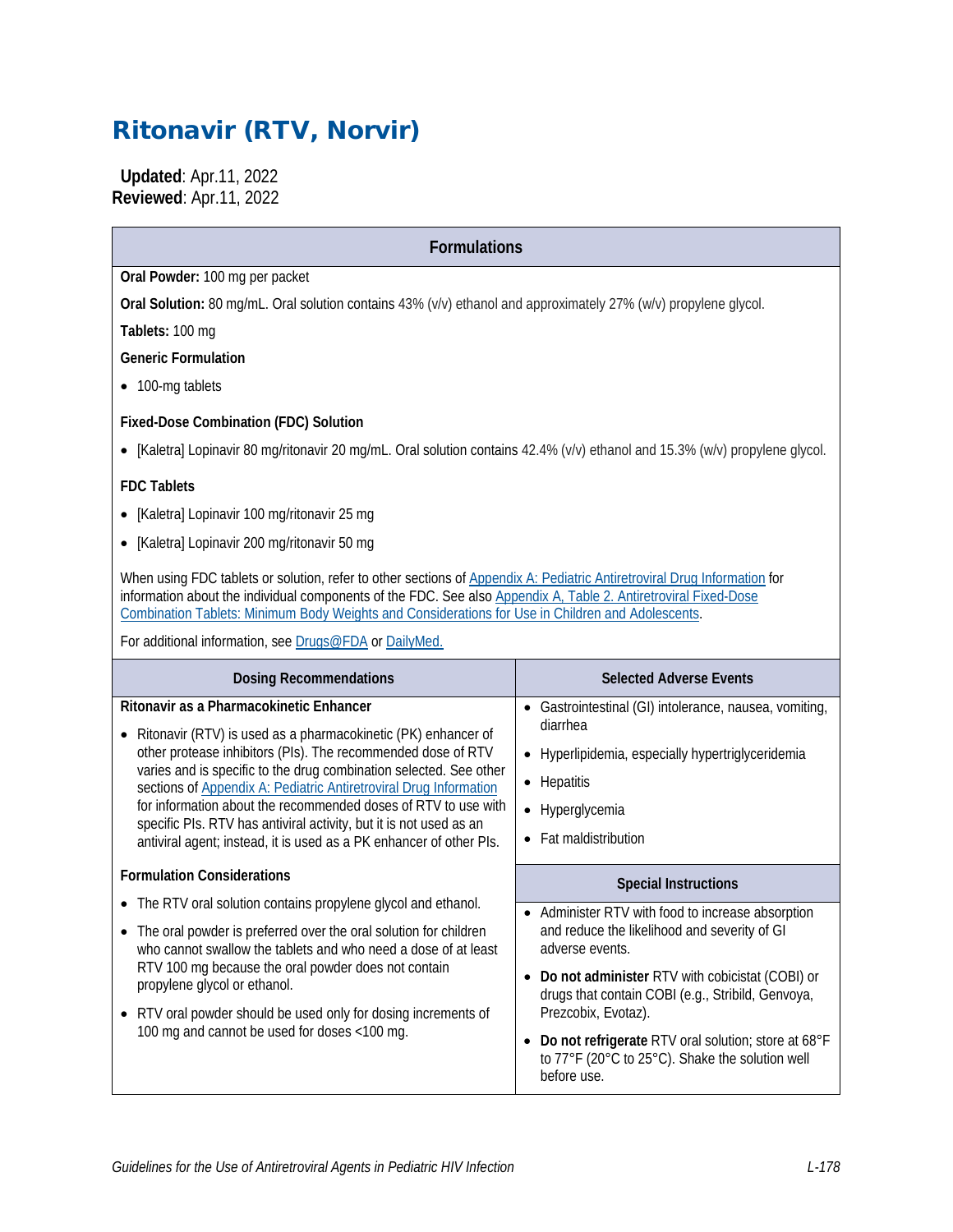| [Kaletra] Lopinavir/Ritonavir                                                                                      | • RTV oral powder should be mixed with a soft food                                                                                                                                                                                                                                               |
|--------------------------------------------------------------------------------------------------------------------|--------------------------------------------------------------------------------------------------------------------------------------------------------------------------------------------------------------------------------------------------------------------------------------------------|
| Infant, Child, Adolescent, and Adult Dose                                                                          | (e.g., applesauce, vanilla pudding) or a liquid (e.g.,<br>water, chocolate milk, infant formula) to help                                                                                                                                                                                         |
| • See the Lopinavir/Ritonavir section of Appendix A: Pediatric<br>Antiretroviral Drug Information for information. | mitigate the bitter taste. Administer or discard the<br>mixture within 2 hours of mixing.                                                                                                                                                                                                        |
|                                                                                                                    | To Increase Tolerability of Ritonavir Oral Solution<br>or Oral Powder in Children                                                                                                                                                                                                                |
|                                                                                                                    | Mix the solution or powder with milk, chocolate<br>milk, ice cream, or vanilla or chocolate pudding.                                                                                                                                                                                             |
|                                                                                                                    | Before administering RTV, give a child ice chips, a<br>Popsicle, or spoonfuls of partially frozen orange or<br>grape juice concentrate to dull the taste buds.<br>Another option is to give a nonallergic child peanut<br>butter or hazelnut chocolate spread to coat the<br>mouth. <sup>1</sup> |
|                                                                                                                    | After administration, give foods with strong tastes<br>$\bullet$<br>(e.g., maple syrup, cheese).                                                                                                                                                                                                 |
|                                                                                                                    | • Check a child's food allergy history before making<br>these recommendations.                                                                                                                                                                                                                   |
|                                                                                                                    | • Counsel caregivers or patients that the bad taste<br>will not be completely masked.                                                                                                                                                                                                            |
|                                                                                                                    | Metabolism/Elimination                                                                                                                                                                                                                                                                           |
|                                                                                                                    | Cytochrome P450 (CYP) 3A and CYP2D6 inhibitor;<br>CYP1A2, CYP2B6, CYP2C9, CYP2C19, and<br>glucuronidation inducer. RTV inhibits the intestinal<br>transporter P-glycoprotein.                                                                                                                    |
|                                                                                                                    | Ritonavir Dosing in Patients with Hepatic<br>Impairment                                                                                                                                                                                                                                          |
|                                                                                                                    | • RTV is primarily metabolized by the liver.                                                                                                                                                                                                                                                     |
|                                                                                                                    | • No dose adjustment is necessary in patients with<br>mild or moderate hepatic impairment.                                                                                                                                                                                                       |
|                                                                                                                    | No data exist on RTV dosing for adult or pediatric<br>$\bullet$<br>patients with severe hepatic impairment. Use<br>caution when administering RTV to patients with<br>moderate-to-severe hepatic impairment.                                                                                     |

## **Drug Interactions**

Additional information about drug interactions is available in the [Adult and Adolescent](https://clinicalinfo.hiv.gov/en/guidelines/adult-and-adolescent-arv/whats-new-guidelines)  [Antiretroviral Guidelines](https://clinicalinfo.hiv.gov/en/guidelines/adult-and-adolescent-arv/whats-new-guidelines) and the [HIV Drug Interaction Checker.](http://www.hiv-druginteractions.org/)

• *Metabolism:* Ritonavir (RTV) is extensively metabolized by (and is one of the most potent inhibitors of) hepatic cytochrome P450 (CYP) 3A. Also, RTV is a CYP2D6 inhibitor and a CYP1A2, CYP2B6, CYP2C9, CYP2C19, and glucuronidation inducer. RTV inhibits the intestinal transporter P-glycoprotein. There is potential for multiple drug interactions with RTV.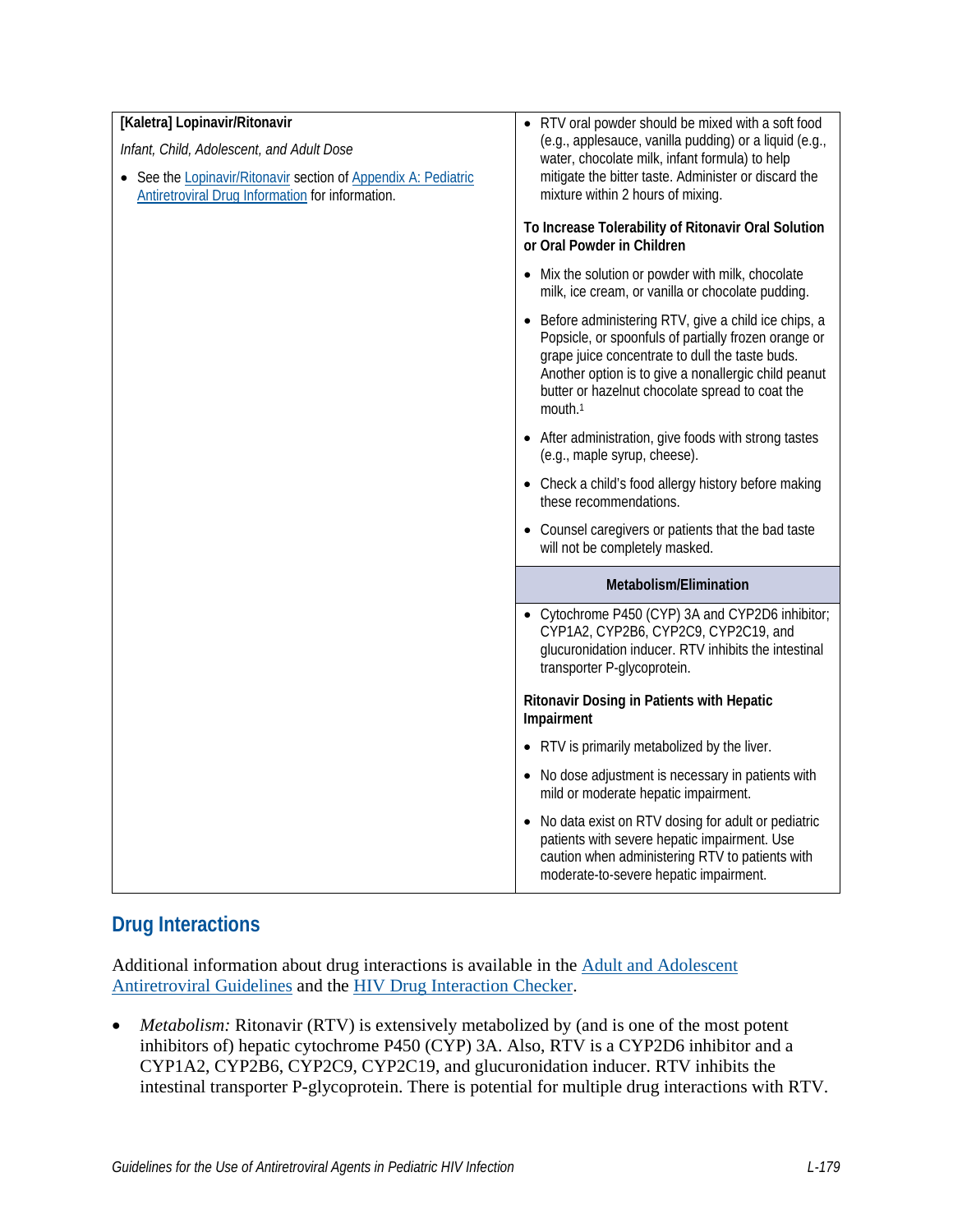- Before RTV is administered, a patient's medication profile should be reviewed carefully for potential interactions with RTV and overlapping toxicities with other drugs.
- RTV and cobicistat **are not interchangeable.** The potential drug interactions for these drugs are different $^2$
- Avoid concomitant use of corticosteroids, including intranasal or inhaled fluticasone or inhaled budesonide. Reduced elimination of steroids can increase steroid effects, leading to adrenal insufficiency.<sup>[3,](#page-4-2)[4](#page-4-3)</sup> Use caution when prescribing RTV with other inhaled steroids. Limited data suggest that beclomethasone may be a suitable alternative to fluticasone when a patient who is taking RTV requires an inhaled or intranasal corticosteroid.<sup>5,[6](#page-4-5)</sup> Iatrogenic Cushing's syndrome and suppression of the hypothalamic-pituitary axis secondary to the drug interaction between RTV and local injection of triamcinolone has occurred.<sup>[7,](#page-4-6)[8](#page-4-7)</sup> See Drug Interactions Between [Protease Inhibitors and Other Drugs](https://clinicalinfo.hiv.gov/en/guidelines/adult-and-adolescent-arv/drug-interactions-between-protease-inhibitors-and-other-drugs) in the [Adult and Adolescent Antiretroviral Guidelines](https://clinicalinfo.hiv.gov/en/guidelines/adult-and-adolescent-arv/) for additional information.

## **Major Toxicities**

- *More common:* Nausea, vomiting, diarrhea, headache, abdominal pain, anorexia, circumoral paresthesia, abnormal lipid levels
- *Less common (more severe):* Exacerbation of chronic liver disease, fat maldistribution
- *Rare:* New-onset diabetes mellitus, hyperglycemia, ketoacidosis, exacerbation of preexisting diabetes mellitus, spontaneous bleeding in hemophiliacs, pancreatitis. Cases of hepatitis, including life-threatening cases, have been reported. Allergic reactions, including bronchospasm, urticaria, and angioedema. Toxic epidermal necrolysis and Stevens-Johnson syndrome have occurred[.9](#page-4-8)

### **Resistance**

Resistance to RTV is not clinically relevant when the drug is used as a pharmacokinetic (PK) enhancer of other antiretroviral (ARV) medications.

## **Pediatric Use**

### *Approval*

RTV has been approved by the U.S. Food and Drug Administration for use in the pediatric population.

### *Effectiveness in Practice*

Use of RTV as the sole protease inhibitor (PI) in ARV therapy in children **is not recommended.** In both children and adults, RTV is recommended as a PK enhancer for use with other PIs. RTV is a CYP3A inhibitor and functions as a PK enhancer by slowing the metabolism of the PI.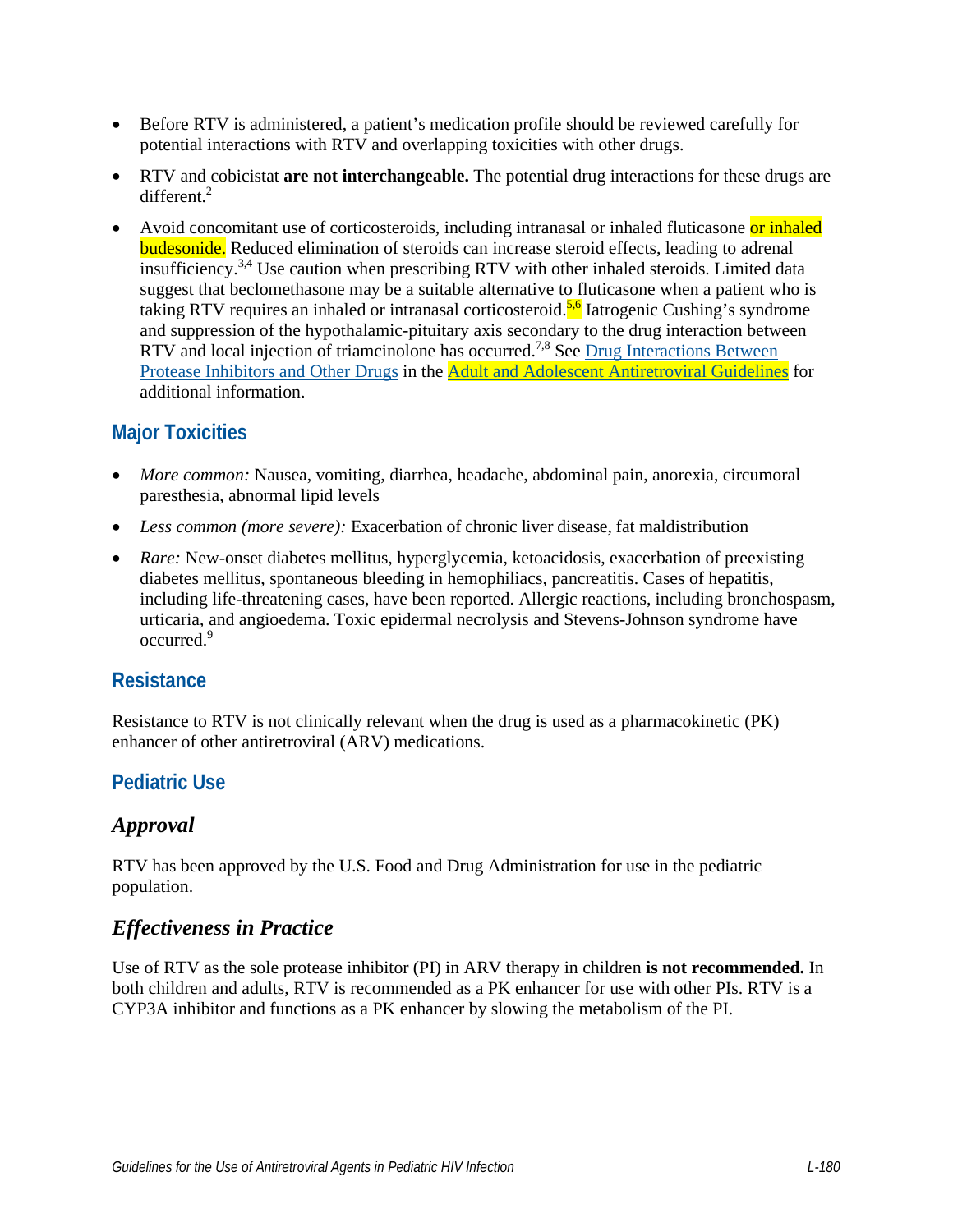## *Dosing*

Dosing regimens for RTV-boosted darunavir and atazanavir and coformulated lopinavir/ritonavir (LPV/r) are available for pediatric patients. For more information about individual PIs, see other sections of [Appendix A: Pediatric Antiretroviral Drug Information.](https://clinicalinfo.hiv.gov/en/guidelines/pediatric-arv/overview-0)

## *Toxicity*

Full-dose RTV has been shown to prolong the PR interval in a study of healthy adults who were given RTV 400 mg twice daily.<sup>9</sup> Potentially life-threatening arrhythmias have been reported in premature infants who were treated with LPV/r; therefore, the use of LPV/r is generally not recommended before a gestational age of 42 weeks (see [Lopinavir/Ritonavir\)](https://clinicalinfo.hiv.gov/en/guidelines/pediatric-arv/lopinavirritonavir).<sup>10,11</sup> Coadministration of RTV with other drugs that prolong the PR interval (e.g., macrolides, quinolones, methadone) should be undertaken with caution because it is unknown how coadministering any of these drugs with RTV will affect the PR interval. In addition, RTV should be used with caution in patients who may be at increased risk of developing cardiac conduction abnormalities, such as patients who have underlying structural heart disease, conduction system abnormalities, ischemic heart disease, or cardiomyopathy.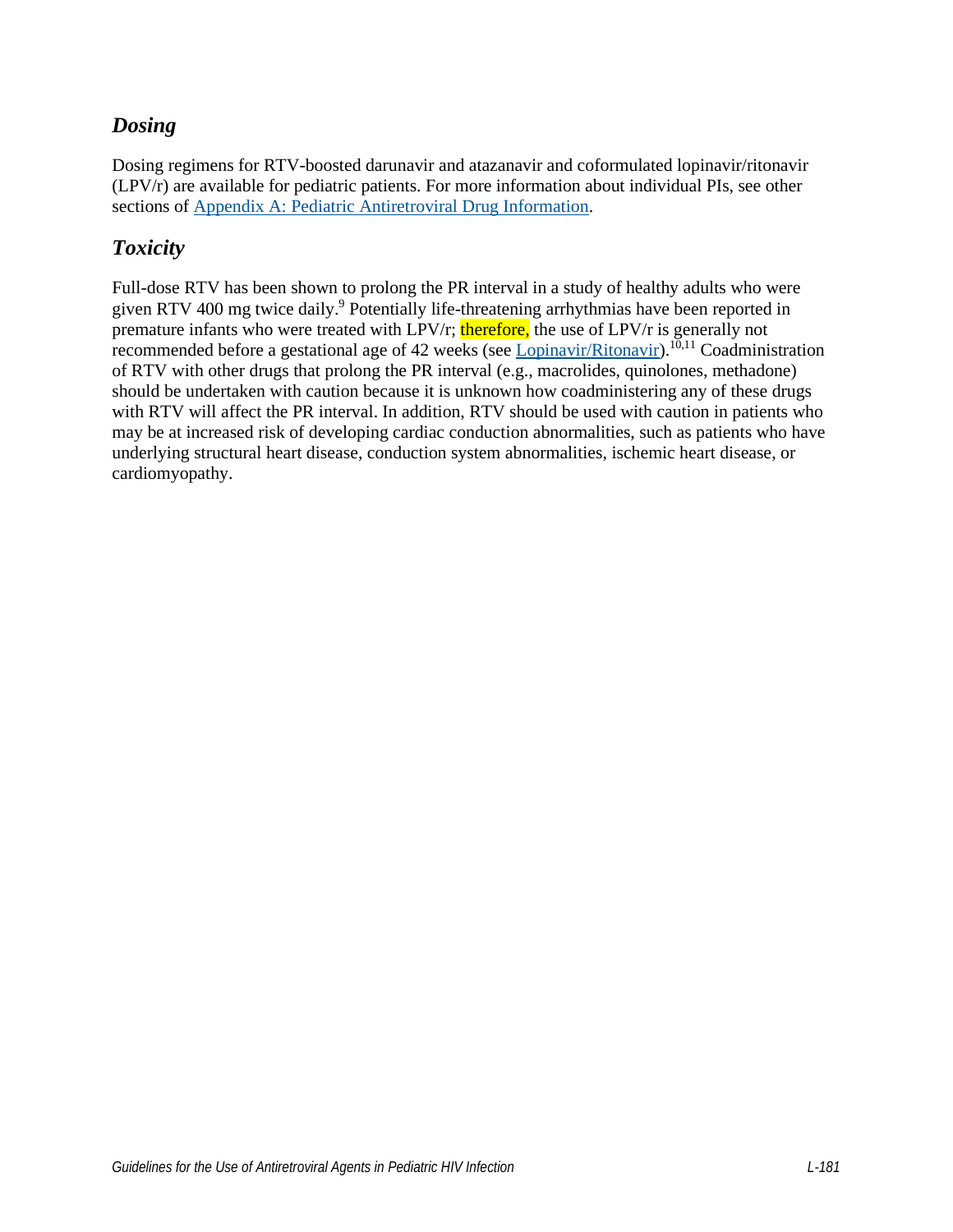#### **References**

- <span id="page-4-0"></span>1. Morris JB, Tisi DA, Tan DCT, Worthington JH. Development and palatability assessment of norvir (ritonavir) 100 mg powder for pediatric population. *Int J Mol Sci*. 2019;20(7):1718. Available at: [https://www.ncbi.nlm.nih.gov/pubmed/30959935.](https://www.ncbi.nlm.nih.gov/pubmed/30959935)
- <span id="page-4-1"></span>2. Marzolini C, Gibbons S, Khoo S, Back D. Cobicistat versus ritonavir boosting and differences in the drug-drug interaction profiles with co-medications. *J Antimicrob Chemother*. 2016;71(7):1755-1758. Available at: [https://www.ncbi.nlm.nih.gov/pubmed/26945713.](https://www.ncbi.nlm.nih.gov/pubmed/26945713)
- <span id="page-4-2"></span>3. Bernecker C, West TB, Mansmann G, Scherbaum WA, Willenberg HS. Hypercortisolism caused by ritonavir associated inhibition of CYP 3A4 under inhalative glucocorticoid therapy: 2 case reports and a review of the literature. *Exp Clin Endocrinol Diabetes*. 2012;120(3):125-127. Available at: [http://www.ncbi.nlm.nih.gov/pubmed/22328106.](http://www.ncbi.nlm.nih.gov/pubmed/22328106)
- <span id="page-4-3"></span>4. Peyro-Saint-Paul L, Besnier P, Demessine L, et al. Cushing's syndrome due to interaction between ritonavir or cobicistat and corticosteroids: a case-control study in the French Pharmacovigilance Database. *J Antimicrob Chemother*. 2019;74(11):3291-3294. Available at: [https://www.ncbi.nlm.nih.gov/pubmed/31369085.](https://www.ncbi.nlm.nih.gov/pubmed/31369085)
- <span id="page-4-4"></span>5. Boyd SD, Hadigan C, McManus M, et al. Influence of low-dose ritonavir with and without darunavir on the pharmacokinetics and pharmacodynamics of inhaled beclomethasone. *J Acquir Immune Defic Syndr*. 2013;63(3):355-361. Available at: [https://www.ncbi.nlm.nih.gov/pubmed/23535292.](https://www.ncbi.nlm.nih.gov/pubmed/23535292)
- <span id="page-4-5"></span>6. Saberi P, Phengrasamy T, Nguyen DP. Inhaled corticosteroid use in HIV-positive individuals taking protease inhibitors: a review of pharmacokinetics, case reports and clinical management. *HIV Med*. 2013;14(9):519-529. Available at: [http://www.ncbi.nlm.nih.gov/pubmed/23590676.](http://www.ncbi.nlm.nih.gov/pubmed/23590676)
- <span id="page-4-6"></span>7. Dubrocq G, Estrada A, Kelly S, Rakhmanina N. Acute development of cushing syndrome in an HIV-infected child on atazanavir/ritonavir based antiretroviral therapy. *Endocrinol Diabetes Metab Case Rep*. 2017;2017:17-0076. Available at: [https://www.ncbi.nlm.nih.gov/pubmed/29118985.](https://www.ncbi.nlm.nih.gov/pubmed/29118985)
- <span id="page-4-7"></span>8. Noe S, Jaeger H, Heldwein S. Adrenal insufficiency due to ritonavir-triamcinolone drug-drug interaction without preceding Cushing's syndrome. *Int J STD AIDS*. 2018;29(11):1136-1139. Available at: [https://www.ncbi.nlm.nih.gov/pubmed/29749880.](https://www.ncbi.nlm.nih.gov/pubmed/29749880)
- <span id="page-4-8"></span>9. Changes to Norvir labeling. *AIDS Patient Care STDS*. 2008;22(10):834-835. Available at: [http://www.ncbi.nlm.nih.gov/pubmed/18924248.](http://www.ncbi.nlm.nih.gov/pubmed/18924248)
- <span id="page-4-9"></span>10. Lopriore E, Rozendaal L, Gelinck LB, Bokenkamp R, Boelen CC, Walther FJ. Twins with cardiomyopathy and complete heart block born to an HIV-infected mother treated with HAART. *AIDS*. 2007;21(18):2564-2565. Available at: [http://www.ncbi.nlm.nih.gov/pubmed/18025905.](http://www.ncbi.nlm.nih.gov/pubmed/18025905)